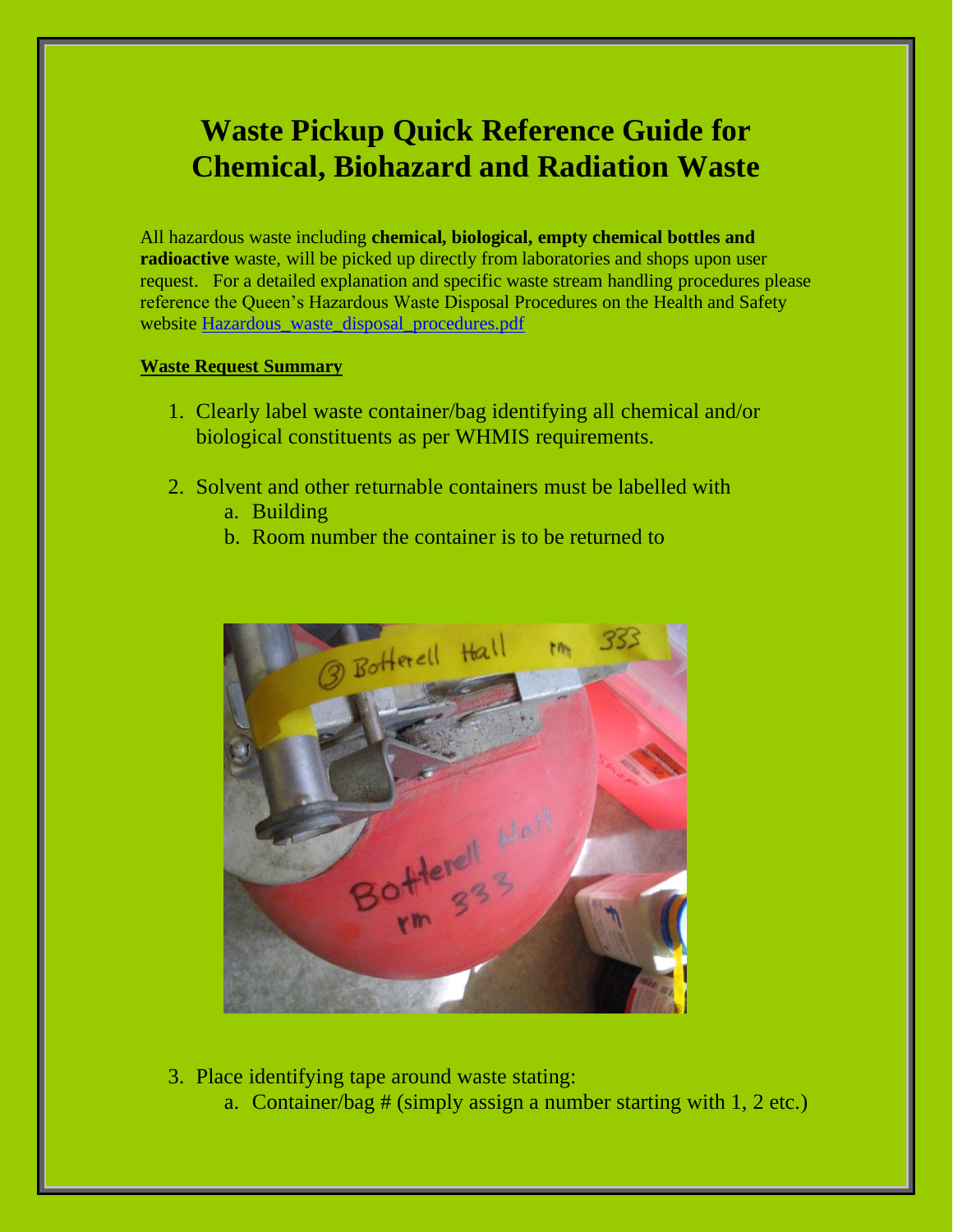b. Building

c. Room number where waste is located See: Pictures below



4. For Radioactive waste fill out a radiation tag and include a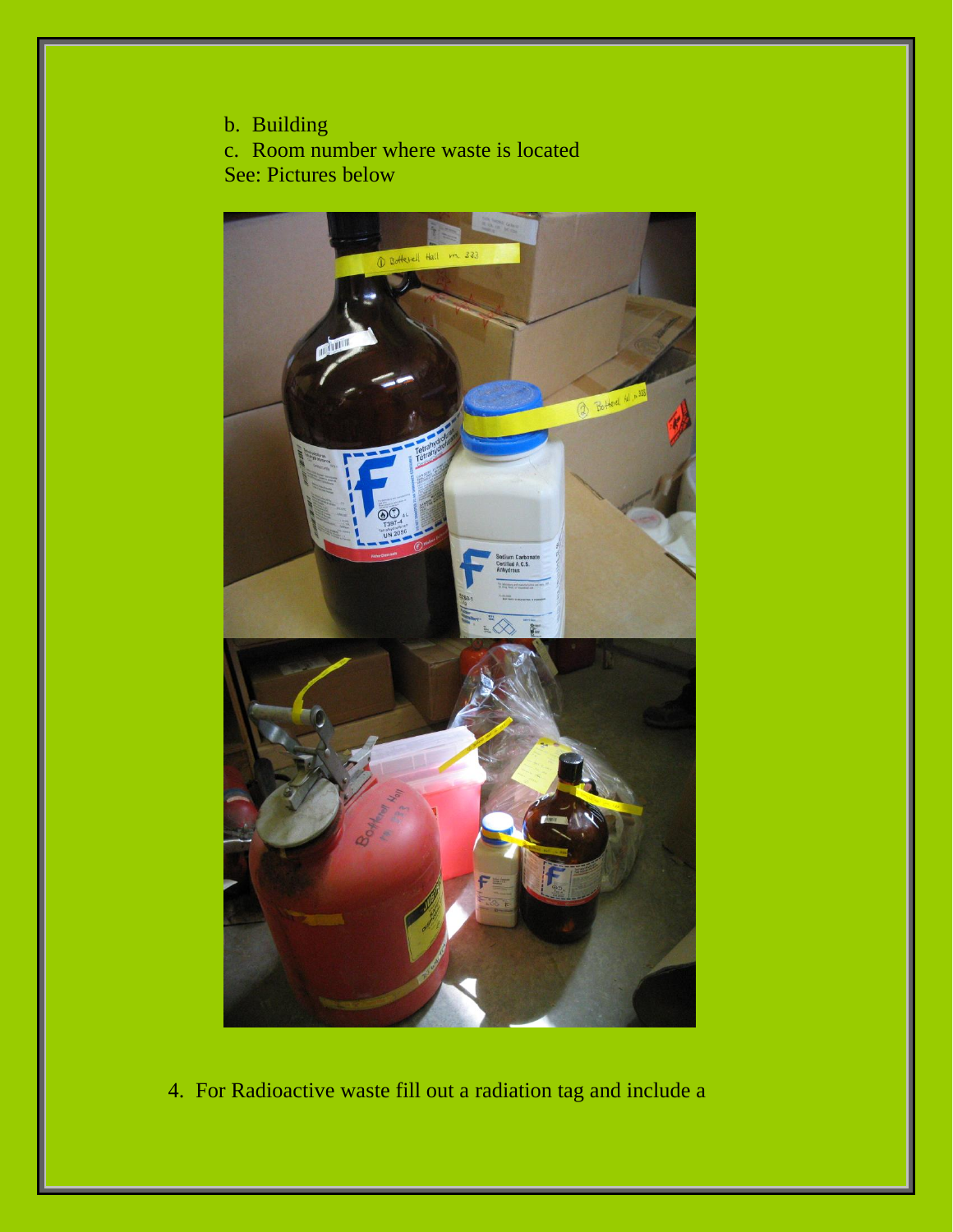container/bag # (simply assign a number starting with 1, 2, etc. as above)

omplete<br>1d attach tag p<br>kage **Radioactive UN 2910** Isotope Activity  $(uCi)$  $3H$ 890 Date: April 8, 2009 Permit#:  $TIL \omega8$ Packaged by: Phone #: 33321  $(4)$ 

- 4. Place waste in a safe, obvious pickup location within the laboratory, segregating incompatibles
- 5. Fill out the appropriate waste disposal form on the Health and Safety website<https://safety.queensu.ca/waste-disposal> . Separate forms are required for:
	- a. Chemical Waste (see note 1.)
	- b. Radioactive Waste
	- c. Solvent Waste
	- d. Biohazard Waste
	- e. Empty Containers

Note:

- 1. For more than one chemical waste item, fill out the [Chemical](https://safety.queensu.ca/sites/webpublish.queensu.ca.ehswww/files/files/Waste%20Disposal/Chemical%20Waste%20Disposal(1).xlsx) Waste [Disposal](https://safety.queensu.ca/sites/webpublish.queensu.ca.ehswww/files/files/Waste%20Disposal/Chemical%20Waste%20Disposal(1).xlsx) Excel Sheet and upload this form as your request.
- 2. For Battery disposal us the Chemical Waste form.